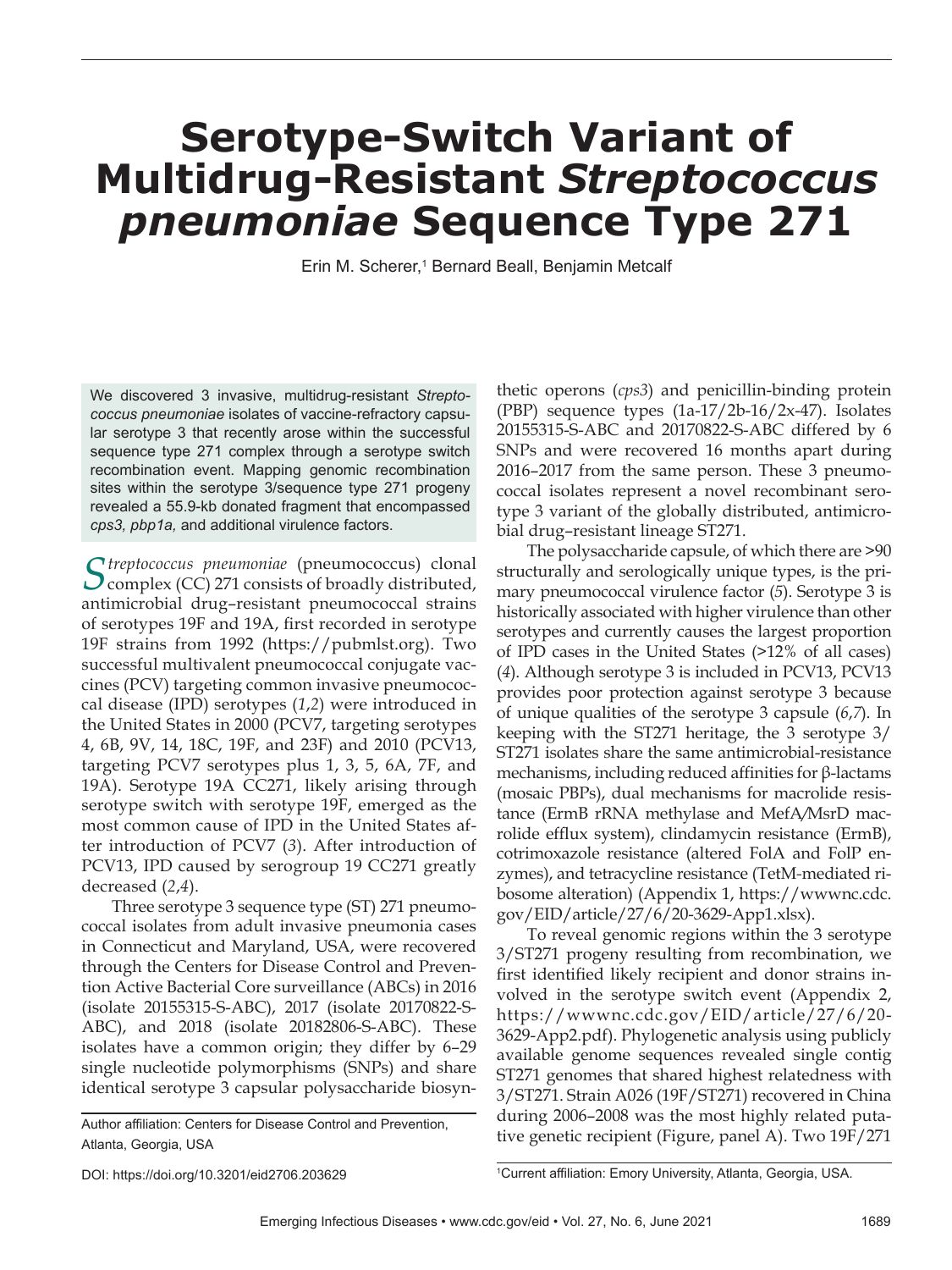### **DISPATCHES**

invasive ABCs isolates recovered from infants (6299- 05 in Tennessee in 2004 and 2012214924 in California in 2012) had the closest matching PBP type to serotype-switch 3/ST271 isolates, sharing 2 of 3 PBP sequences (PBP2B-16 and PBP2x-47) (Appendix 1). Both ABCs 19F/ST271 isolate genomes shared more relatedness with 3/ST271 than publicly available 19F/271 genomes (Figure, panel A).

By using BLAST (https://blast.ncbi.nlm.nih.gov/ Blast.cgi) and whole-genome shotgun database (Appendix 2), we identified the likely *cps3* donors (3/ ST700 strains B20605 and 73D368810). B20605 and 73D368810 shared sequence identity to the 9522 bp region (*dexB* to *pgm*) encompassing the ≈5,000-bp *cps3* operon of the 3/ST271 isolates. In contrast to serotype 3 strains in the United States that are typically basally



**Figure.** *Streptococcus pneumoniae* serotype 3/ST271 lineage resulting from a recombination event between a 19F/ST271 recipient and 3/ST700 donor. A) Phylogenetic tree showing progeny serotype 3/ST271 isolates 20155315-S-ABC, 20170822-S-ABC, and 20182806-S-ABC (red arrow) most closely related to the putative recipient 19F/ST271 isolates 6299-05 and 2012214924 (blue arrows). The most closely related ST271 single contig reference is A026 (also indicated with blue arrow). Branch colors: yellow, additional 19F/ ST271 Active Bacterial Core surveillance (ABCs) isolates and single contig references; red, single-locus variant single contig references or ABCs isolates; orange, double-locus variant single contig reference or ABCs isolates; blue, ST320 ABCs isolates. Zero-, single-, and double-locus variant, single contig references were identified by using the PubMLST database (https://pubmlst.org). Scale bar corresponds to 1,062 single nucleotide polymorphisms. B) Phylogenetic alignment of the 3 recombinant serotype 3/ST271 isolates and closest known genomic matches of the ST271 recipient lineage and a schematic of recombinant genome fragments, represented by rectangular blocks, that were predicted by Gubbins (*10*). Block locations and sizes are relative to the aligned genomes; red blocks represent sites in common between  $\geq$ 2 isolates (1 site, <150 bp in length, was not counted among the 17 total shown), blue blocks sites unique to a given isolate, and gray blocks the serotype-switch fragment that replaced the corresponding *cps19F* region within the recipient 19F/ST271 strain. The *cps3* locus was not identified using Gubbins because of its complete divergence from *cps19F* and instead was identified using ProgressiveMauve (*12*) within the encompassed 55.9 kb fragment (panel C). Gray block contains *cps3*, *pbp1a* (PBP1A-17), trigger factor, and choline binding protein G genes. C) Schematic illustrating ancestral recombination event between the 3/ST700 donor (B20605) and 19F/ST271 recipient (A026) to yield the 3/ST271 progeny (20155315-S-ABC). Deduced crossover points, including coordinates in the progeny, are shown. *luxS* and *spsB* genes are shown as blue/red hybrids. The minimum genes of the *cps3* operon required for polysaccharide capsuale biosynthesire shown in gray (*ugd, wchE, gtaB*). Genes with arrows in black differ between B20605 and 73D36881 and are absent in the 3/ST271 isolates. ST, sequence type.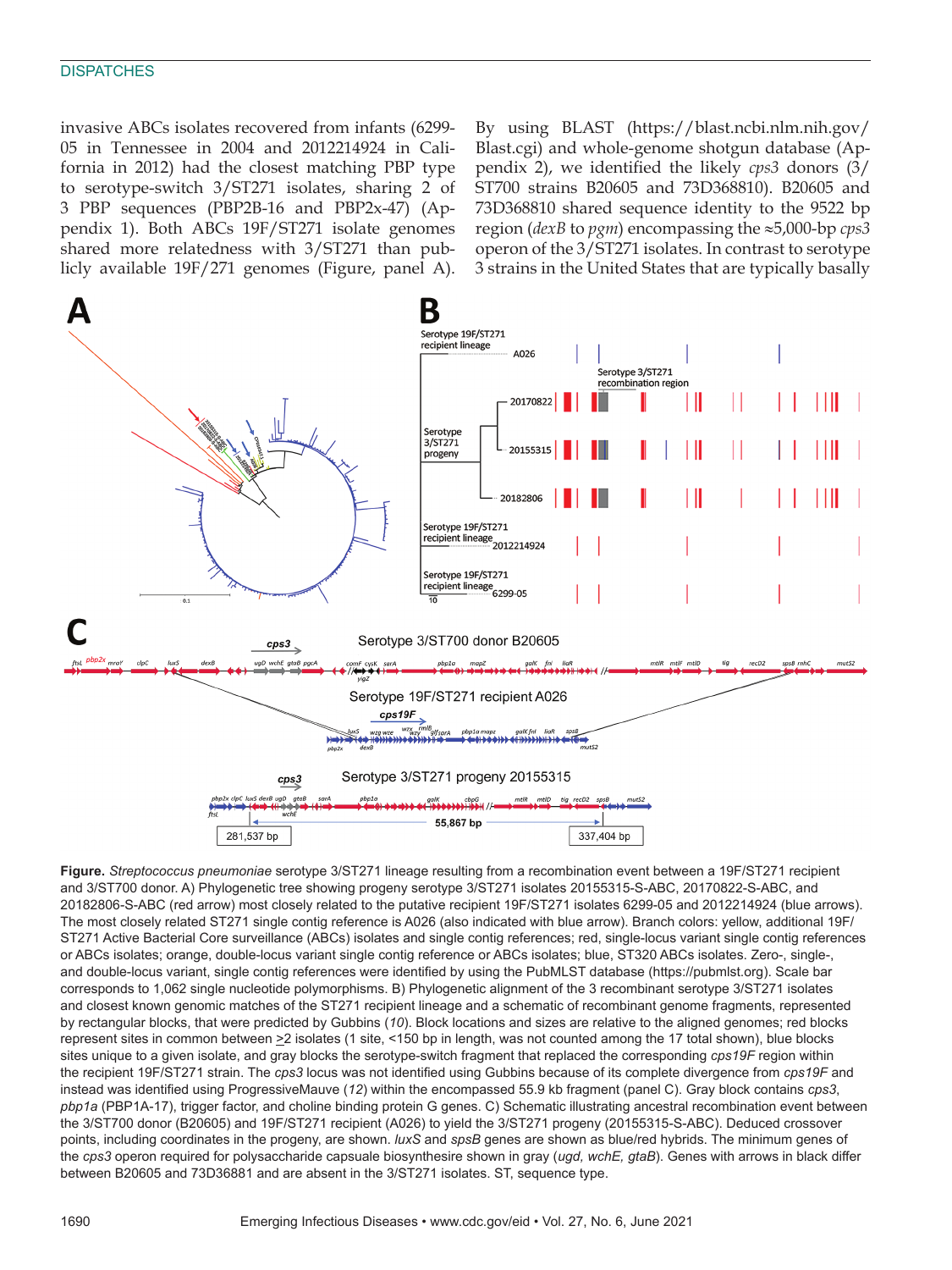susceptible to antimicrobial drugs (*4*), the likely serotype 3/ST700 donor strain was predicted to have intermediate penicillin resistance attributable to the mosaic *pbp1a* gene (PBP1A-17), which was co-transferred with the donor *cps3* locus to the 19F/ST271 recipient (Appendix 1). Serotype 3/ST700 isolates are documented in several countries in Africa but not in the United States (https://pubmlst.org/spneumoniae).

To identify recombination sites, we mapped sequencing reads from the 3 3/ST271 isolates, 6299- 05 (19F/ST271), and 2012214924 (19F/ST271) to A026 (19F/ST271) and then aligned the 6 genomes as described (*8*,*9*) (Appendix 2). The aligned 19F/ ST271 and 3/ST271 genome sequences were input into Gubbins (*10*) (Appendix 2), which identified 17 recombinational fragments within 3/ST271 (median size 6,629 bp [range 363–59,159 bp]) (Figure, panel B). BEDTools (*9*) was applied to extract DNA sequences from recombinational fragments, and Prokka (*11*) was used to annotate sequences. Progressive Mauve (*12*) revealed the *cps3* operon in the 3 serotype 3/ST271 isolates on a 55.9-kb fragment that apparently originated from the serotype 3/ ST700 donor (Figure, panel C). This region included the *cps3* operon, *pbp1a*, and 2 additional virulence factor genes (trigger factor [*tig*] and choline binding protein G [*cbpG*]). The corresponding region in 3/ST700 isolate B20605 contains genes that differ from serotype 3/ST700 isolate 73D36881 and are absent in the 3/ST271 isolates (Figure, panel C). This difference indicates that additional gene insertions occurred within this potential recombination hotspot in B20605 and 73D36881 and that this region subsequently might have been lost in the serotype 3/ST271 progeny.

When we compared the genes encoded in the serotype-switch region of the recipient with the corresponding region from the progeny and donor, we found they encoded near-identical virulence factors as identified by using the Virulence Factors Database (http://www.mgc.ac.cn/VFs/main.htm). The *tig* and *cbpG* genes have roles in pathogenesis and are cell wall surface–localized, highly conserved among *S. pneumoniae*, and immunogenic (*13*–*15*). Capsular polysaccharides provide the basis of approved *S. pneumoniae* vaccines. The limited efficacy of the serotype 3 component of PCV13 is probably attributable to high-level expression (thickness) of the serotype 3 capsule and its shedding by the bacteria (6,7). At the nucleotide level, *tig<sub>20155315-S-ABC*</sub> and *tig<sub>A026</sub>* share 99.1% identity (11 SNPs apart);  $cbpG_{20155315-SABC}$  and  $cbpG_{A026}$  share 51.0% identity, and *cps3* and *cps19F* operons are highly divergent

(*5*). Moreover, the *pbp1a* gene within the 55.9-kb genomic fragment is identical between the 3 3/ ST271 isolates and donor 3/ST700 strains and exhibits only 81.7% identity with the putative recipient 19F/ST271 strains. Recombination introduced a distinct virulence factor (replacement of the serotype 19F capsule with a structurally and serologically unique serotype 3 capsule) and introduced diversity in the surface protein virulence factors expressed in the serotype 19F/ST271 lineage.

To understand the effects of recombination, a comparison of fitness and virulence of progeny and parental strains in mouse models might be valuable. Our study highlights the existence of the 3/ ST271 strain, because currently no vaccine is available and few antimicrobial drugs are predicted to optimally target this strain should it gain traction. Asymptomatic nasopharyngeal carriage serves as the major reservoir of highly common noninvasive infections and precedes invasive infections. Three nearly isogenic invasive isolates of this clone appearing over an expanse of 3 years in 2 different states is a concerning sign of a successful foothold within the carriage reservoir. All 3 cases were caused by bacteremic pneumonia in middle-aged patients. Of particular interest is the isolation of this strain 16 months apart from blood specimens from the same person (isolates 20155315 and 20170822), which is a rare occurrence and suggests a failure to eradicate the organism and long-term carriage or potentially the reacquisition of the strain from persons in the community. The recovery of still another invasive isolate of this same clone in 2018 further suggests a level of fitness required for long-term survival in the carriage reservoir and potential to cause IPD. Further, after the review process of this manuscript, ABCs has reported recovery of 2 additional closely related 3/ST271 case isolates during 2019 from Minnesota (B. Beall, unpub. data, 2020). This new strain complex has unique features potentially guiding its success, including high antimicrobial resistance, a capsule ineffectively targeted by PCV13, and undefined parameters inherent to the predominant invasive lineage of the post-PCV7 era. These observations emphasize the clear need for a pneumococcal vaccine that effectively targets serotype 3.

#### **Acknowledgments**

We thank Zhongya Li, Hollis Walker, Theresa Tran, Sopio Chochua, and Lesley McGee for whole-genome sequencing. We also acknowledge the entire ABCs program for recovery of these novel invasive isolates.